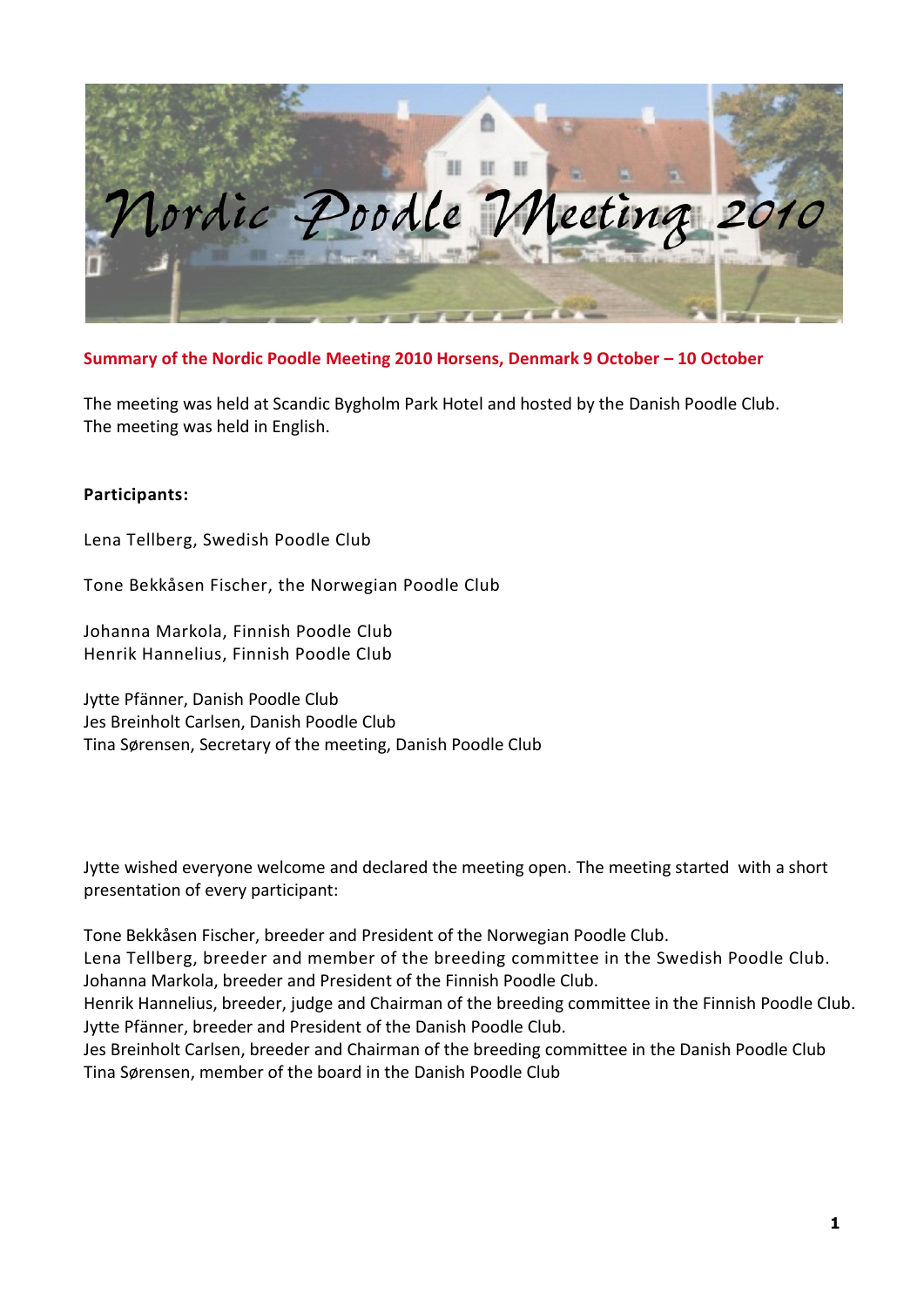# **Club update since last meeting.**

*• THE NORWEGIAN POODLE CLUB* has about 1500 members the number of members are increasing. One main factor is that poodle owners automatically become a member when signing up for membership in the Norwegian Kennel Club. These people are offered a membership in the Norwegian Poodle Club as they sign up for their membership in NKK. All new puppy owners get a 40 day free membership in NKK that gives NPK opportunity to send some material. It's the KC which sends out bills to all members, they administrate all membership fees. It's mandatory to be a member of a dog club if you want to show or participate in obedience trials, agility etc. The membership fee is divided so that the NPK receives 275 NKR, and the NKK 140 NKR. This deal is generally speaking mostly positive.

Another contributing factor is that potential buyers of a poodle puppy turn to the club's puppy referral. It's a Norwegian custom to look for quality, and potential buyers expect that the NPK will refer to quality breeders who breed from quality stock. By this contact with the puppy referral, it's is a good way to get people to join the club and its activities.

The main board consists of 7 members. The Breeding committee consists of 5 people, one coordinator and one representative for each variety. The breeding committee has meetings twice a year. The coordinator reports back to the main board. Since the last Nordic meeting is there created a new committee for breeding and a committee for obedience/agility.

The NPK's Breeding committee hosts a breeder's conference once a year. Finances are good and stable. NPK publishes a magazine for all members, Puddel-Nytt, 4 times a year. The responsible producer does not get paid for the work to put it together.

As for the number of registered poodles per year, there are: 2009: 109 (2008: 93).

301 (2008: 432) Standards/year *(the price for a Standard puppy is normally around 12 000 NKR)* 204 (2008: 195) Miniatures/year *(the price for a Miniature puppy is normally around 15 000+ NKR)* 234 (2008: 215) Dwarfs/year *(the price for a Dwarf puppy is normally around 15 000+ NKR)* 109 (2008: 93) Toys/year *(the price for a Toy puppy is normally around 15 000+ NKR)*

*• THE SWEDISH POODLE CLUB.* The number of members per September 2010 is 3699 people. There are 9 members on the main board.

The club is divided into 4 different regions; the Southern, Western, Mid-Swedish and Northern Poodle Club. All rule under the main board of the Swedish Poodle Club (CS). Each year delegates meet to vote for people elected for the main board, and also make decisions on various topics sent in as petitions for the Poodle Council to act upon.

Each region organizes their own activities and they all stage at least 2 official Specialties per year. These specialties have from approx 60-150 poodles entered per show. In 2010 are there 14 shows.

The magazine Pudel Nytt is published 4 times a year and the club pay 15 000 SEK/issue to a professional Designer who produce the magazine. The magazine is in full colour.

The main board organizes the Poodle National which is held every 3 years. A Poodle Seminar mainly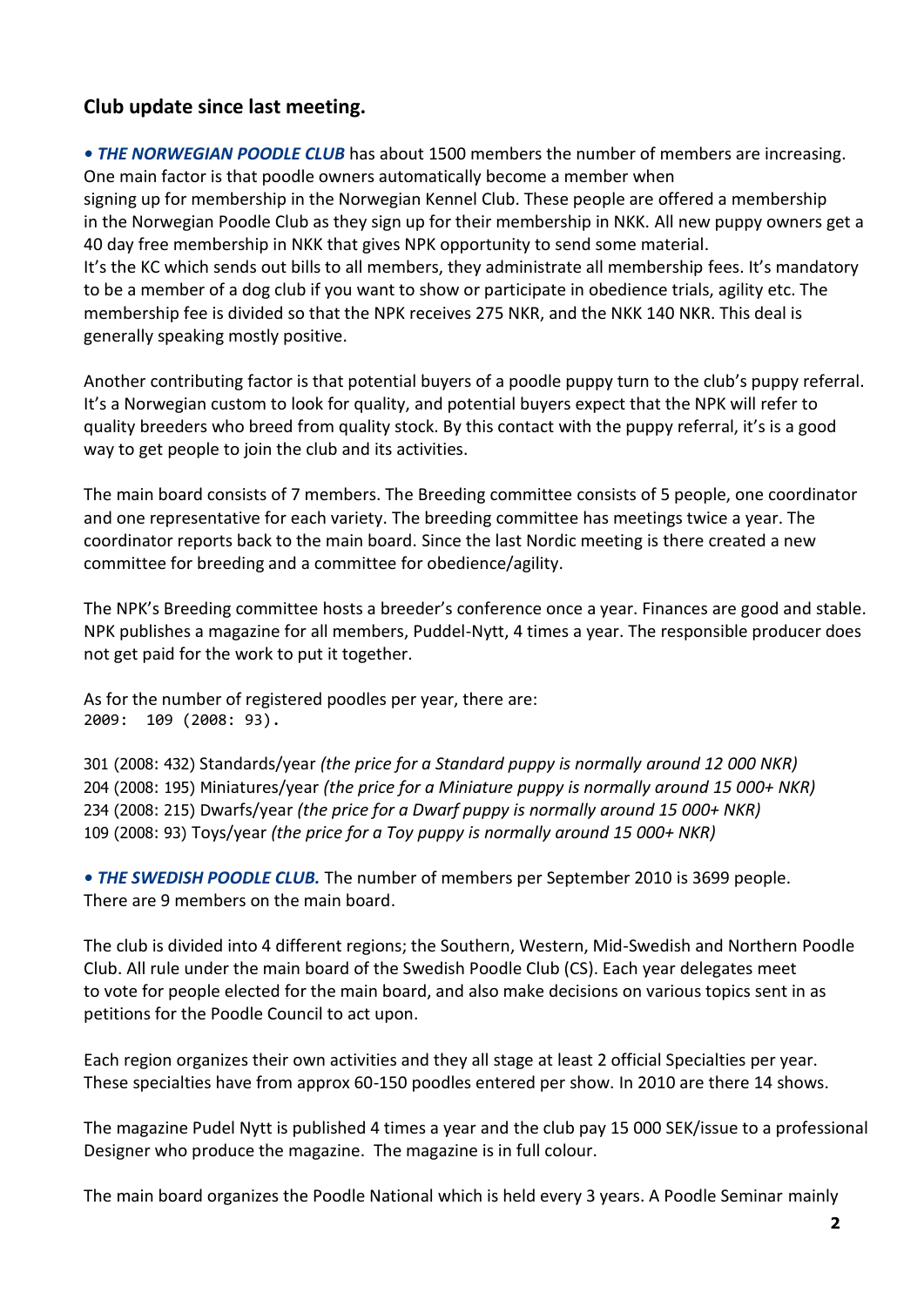attracting new and old breeders is hosted every second year. The board is also responsible for organizing judging conferences which is hosted every 10 years. There is still work with the database to exhibition critiques. SPK is working on a temperament description of the poodle, and a breeder strategy, who expected to be ready next year.

As for the number of registered poodles, in 2009 there were: Standards *(the price for a Standard puppy is normally around 12 000-15000 SEK)* Miniatures*(the price for a Miniature puppy is normally around 10 000+ SEK)* Dwarfs *(the price for a Dwarf puppy is normally around 12 000+ SEK)* Toys *(the price for a Toy puppy is normally around 15 000+ SEK)*

*• THE FINNISH POODLE CLUB.* The numbers of members are around 1947 people. There are 8 members on the main board. The board is the same as at the meeting in Malmö.

The magazine Puudeli is published 4 times a year and put together by a volunteer.

There are 9 local clubs around the country. Local clubs organize the main activities. Lectures, grooming courses, obedience/show/agility courses, tracking racing, mental tests, health checks, breeding value examinations.

Local advisors for people to call for advice on various things related to owning a poodle.

Breeding council: president Henrik Hannelius, with 4 breeders from each variety.

One specialty show yearly.

Obedience and agility championships are organized yearly. These competitions are organized by local clubs. The local club can show interest in organizing the events by applying to the main board.

The number of registered poodles, in 2009 there were: Standards *(the price for a Standard puppy is normally around 1 000 -1 300 EUR)* Miniatures *(the price for a Miniature puppy is normally around 1 000 -1 300 EUR)* Dwarfs *(the price for a Dwarf puppy is normally around 1 200-1 500 EUR)* Toys *(the price for a Toy puppy is normally around 1 200-1 500 EUR)*

All same activities going on. Some dogs (29) have been in these breeding value examinations, that where started 2009. Not all dogs have passed (3). All these dogs are listed on the poodle clubs web page:<http://www.villakoirakerho.com/jalostus/jalostustarkastetut.htm>

Biggest changes in Finland are caused by the Finnish Kennel Club they have started writing breeding strategy, which was causing a "riot" at first. Hopefully they will make it more realistic and it will serve as a good guideline, not making breeding impossible...

*For more information please see the attached appendix: Development of SAR colours in Finland and Statistics about puppies registered in Finland* 

*• THE DANISH POODLE CLUB.* The number of members per September 2010 is 891 members, a small increase since 2008. We publish The Club Magazine – PUDEL NYT - 5 times a year. Here are published interesting articles about the Poodle, health issues, show results and a calendar of activities around the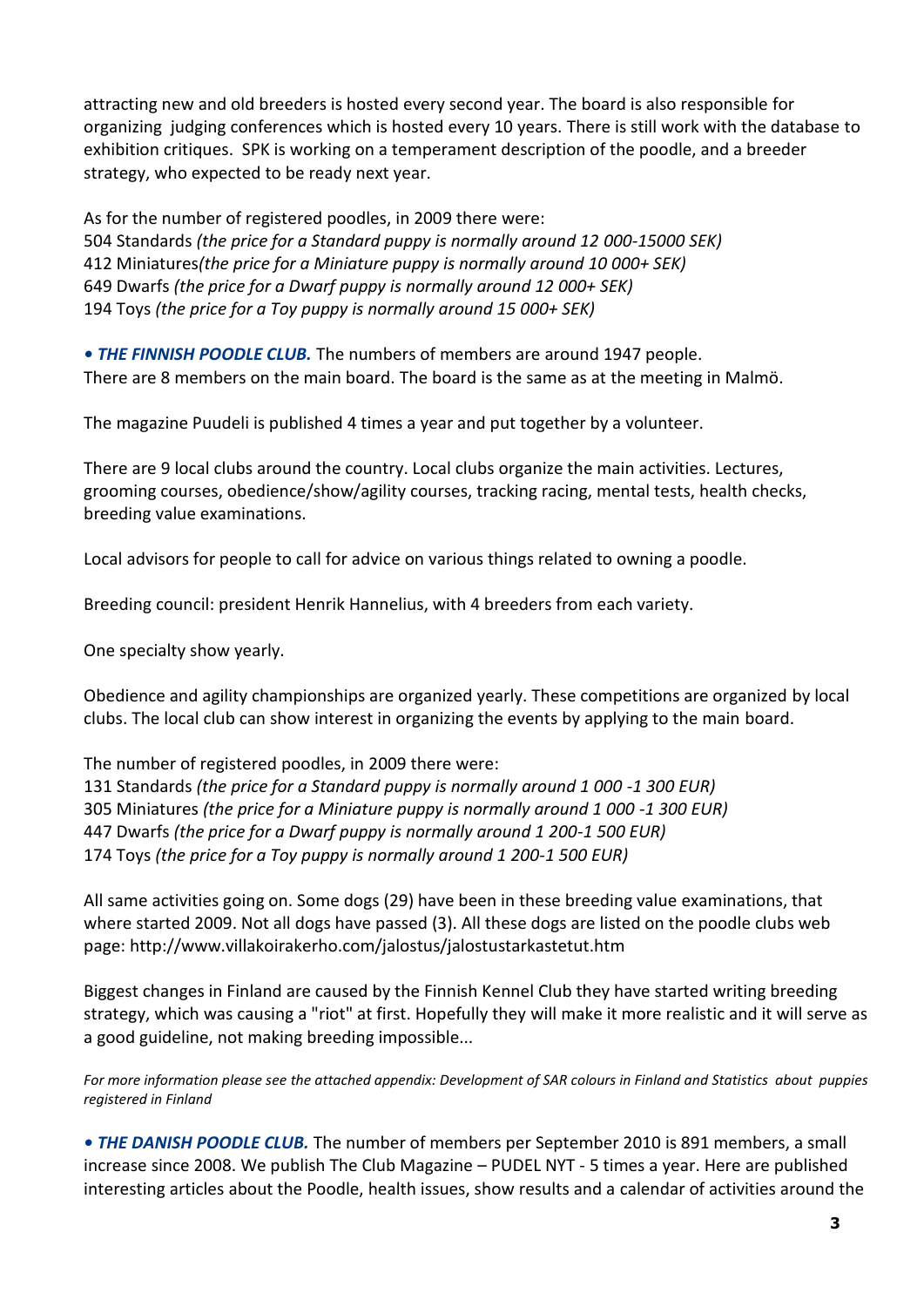country. In 2010 we changed the Magazines Layout and now it comes in full colour. We have a website [www.pudelklubben.dk](http://www.pudelklubben.dk./) with lots of information around the Club.

Prices for publishing for members:

1/1 side colour 450,- in our magazine. Puppy ad: 100, for 4 months, Breeder ad: 100,- per year, Stud dog ad: 125,- per year, prices incl. ad on the website as well. All amounts are in Danish crowns.

We have free ad for new Champions, and at the website also old Champions can be presented free of charge.

The Club also has its own Obedience department, who runs obedience/agility divisions in Odense and in Aalborg, where we offer classes from puppy to elite class. From 2010 the mother club took over the treasure job. The activities have gone down in Odense, and it seems impossible to find persons interested in education for training obedience/agility.

We (the Show department) organise app. 6 Shows a year, and try to invite breeder judges or poodle specialists. The entry is between 60 - 85 poodles. The same persons run all the Shows.

The Club is divided into 11 divisions, but unfortunately it has not been possible to find persons for all the divisions, therefore we only have activities in 8 of them. They arrange activities in the different parts of Denmark which we find very important, especially the pet care lessons are very popular, we also have Club-evenings, we arrange open shows, veterinarian lectures, show grooming lessons etc. Only one person runs the division in co-operation with a board member. Unfortunately it seems as the interest from our members to join these activities is getting poorer, except the grooming part.

The number of registered poodles, in 2009 there were:

 Toys *(the price for a Toy puppy is normally around 10 000-12 000 DKR)* Dwarfs *(the price for a Dwarf puppy is normally around 8 500 DKR)* Miniatures *(the price for a Miniature puppy is normally around 8 500 DKR)* Standards *(the price for a Standard puppy is normally around 8 500 DKR)*

As you can see 2009 was a poor year for Miniatures. A total of 451 puppies, (in 2008 total 507, and in 2007 total 485)

We had the following imports in 2009:

| Toys:             | 7 (7) |                                              |
|-------------------|-------|----------------------------------------------|
| Dwarfs: 7 (4)     |       |                                              |
| Miniatures: 0 (2) |       |                                              |
| Standards: 10 (7) |       |                                              |
| Total:            |       | 24 (in 2008 total: 20 and in 2007 total: 29) |

A couple of years ago the Club finally got a Poodle profile in DKK, and it is now possible for us to arrange our own mental tests. Our goal is to arrange mental tests 2 -3 times a year. But only 15 poodles did the test 2008-2009.

*For more information please see the attached appendix: Updates for Danish Poodle Club since last Poodle meeting*

## *GENERAL CONCLUSION*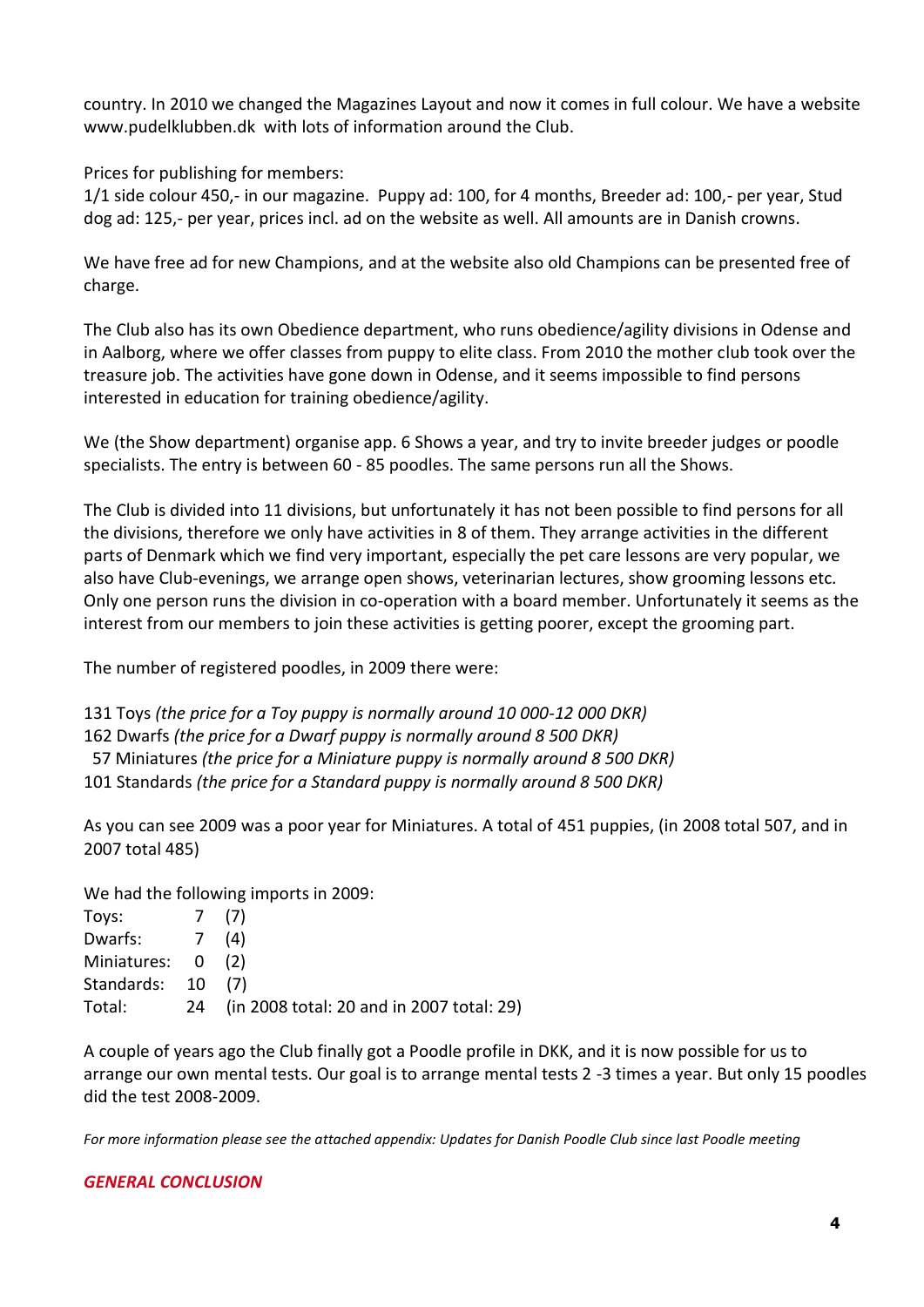What can we learn from Finland and Norway, which has increased membership and increase litters?

In Norway they see the family dog as very important and do a lot for the family dogs. They also are going to the media to promote our breed. In Sweden the breeder pays a part for the member fee for the new puppy owners. There are an increasing number of members within the Finnish Poodle Club and the reason for this is that the breeders push their puppy buyers towards all the activities that the club is organizing on a Yearly basis. Most of the local clubs are very enthusiastic and they organize a lot of happenings. There are very good and trained coaches for different activities around the country. In Finland are dwarf poodles very popular to AG and the Poodle is generally perceived as a healthy race. The poodle has a reputation for being a very easy and clever dog.

# **Health's update incl. breeding regulations.**

## **HIP DYSPLASIA**

*For registration* Sweden Standards Mandatory, only A or B are accepted Norway Known Hip status Denmark Hips score D & E not allowed to breed from Finland No special requirements

For puppy referral Sweden Standards is the same as registration Norway Standards Parents must be certified free of HD Miniatures Known Hip Status, A can be used with a C Denmark is the same as registration. Finland Standards Only A & B, C can be used with A or B. Miniatures Known Hip status recommended

## **PRA**

*For registration:* Sweden T, D & M Mandatory, only PRCD A and B are allowed Norway T, D & M None Denmark T, D & M Mandatory, only PRCD A and B are allowed Finland T, D & M None Standards None

*For puppy referral:* Sweden T, D & M Same as registration Norway T, D & M Certified free of PRA or Optigen tested Standards Certified free of PRA and cataracts Denmark T, D & M Same as registration Finland T, D & M PRCD A,  $B + C$  can be used, B and C can only be used with A. A dog needs to be opthalmology tested before mating. If the dog is Optigen A, the FPK still require a new opthalmology test later on (5 years) for the other eye problems.

Standards Certified free of PRA and cataracts

## **ADDISONS DISEASE IN STANDARDS**

AD is considered to be a well known disease in Standards in Sweden. The Swedish Poodle Club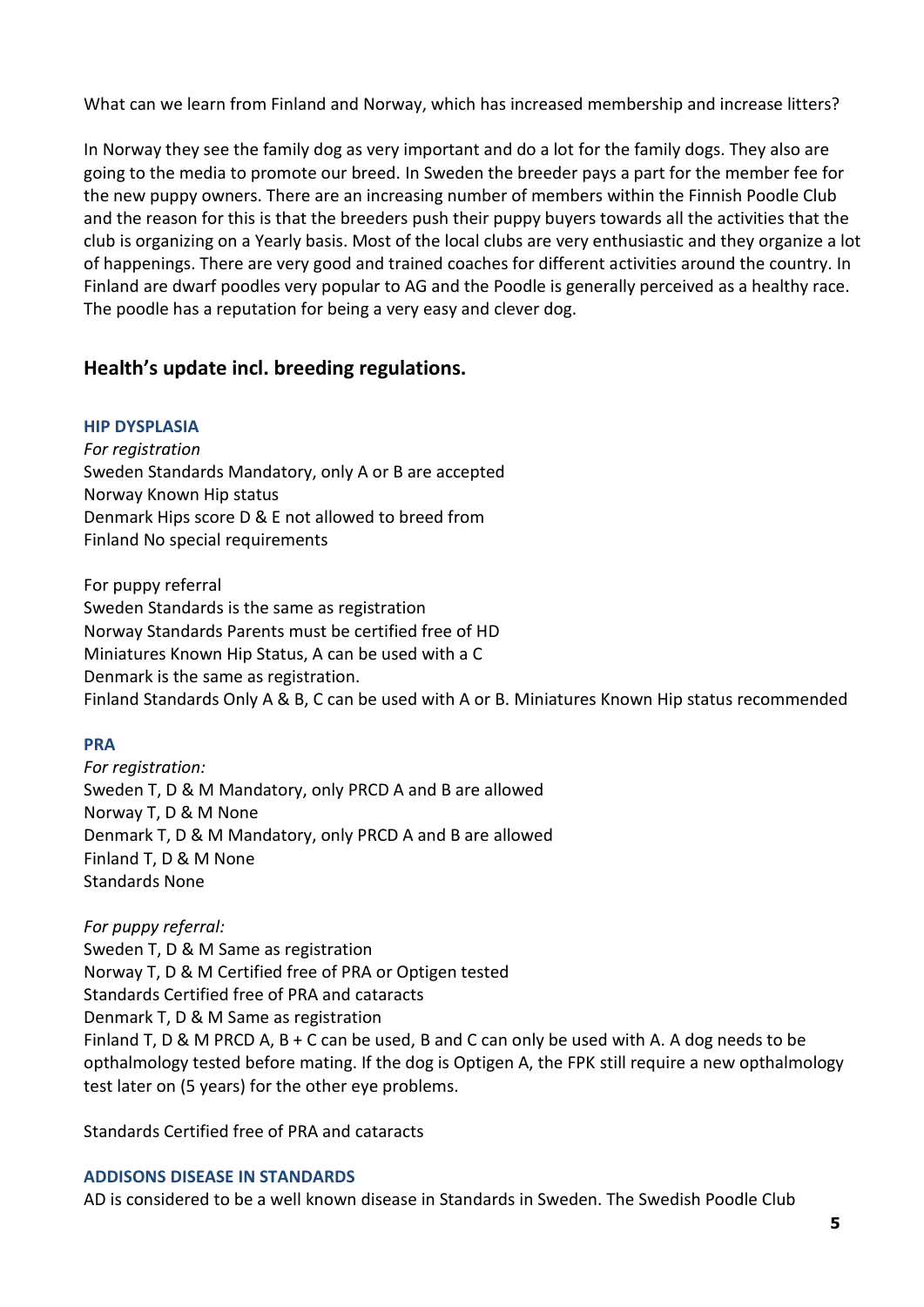participates in a big study along with the American Poodle Club and scientists from both countries.

The NPK has compiled a list of confirmed cases of AD in Standards, the list span over a period of 10+ years and consist of < 50 confirmed cases.

There are a few cases of AD in Standards reported in Finland, but not an alarming number. There are no statistics available of AD known in Standards in Denmark.

## **EPILEPSY**

This disease exists in all sizes.

#### **SEBACIOUS ADENITIS IN STANDARDS**

A disease subject to concern amongst breeders, but is not considered to be a problem in any of the Countries. There are cases reported in Sweden, Norway and Finland but the number reported is normally less than 5 cases in each country per year.

Finland does require that both parents are SA tested prior to being bred from. Scientific research is ongoing and all clubs anticipate a gene test for SA.

#### **PATELLA PROBLEMS IN TOYS, DWARFS AND MINIATURES**

In Norway you need a known Patella status in order to receive puppy referral by the NPK. Dogs graded with 1 should be used with 0.

In Finland a lot of dogs have been tested and it is not considered to be a problem in any of the varieties.

#### **EYE HAIR (Distichiasis ektopisk cillier)**

Does exist in the smaller varieties and is something that needs to be played attention to.

#### **CUSHINGS DISEASE**

Does exist in the smaller varieties but is not considered to be a problem.

#### *GENERAL CONCLUSION*

Standard poodles:

There should be more openness about all health outcomes, especially Addison seen as the key problem There are different opinions about HD this is not seen as the biggest, although most have taken X-ray pictures. We must beware of temperament in standard poodles, as this is a big dog.

In Sweden and Finland, there is only one vet who evaluates the pictures. In Denmark, two veterinarians evaluate the images. It was discussed where to send the HD X-rays and the difference in how different countries rated pictures.

#### Miniatures poodles:

HD and epilepsy is seen as the key problems in miniatures. Patella Lux is not considered to be a problem.

Toy- and dwarf poodles:

Patella Lux and Distichiasis ektopisk cillier and epilepsy is seen as the key problems in Toy- and dwarf There are no material regarding HD, but maybe there is a problem because many dogs come from the same lines as the Miniatures poodles.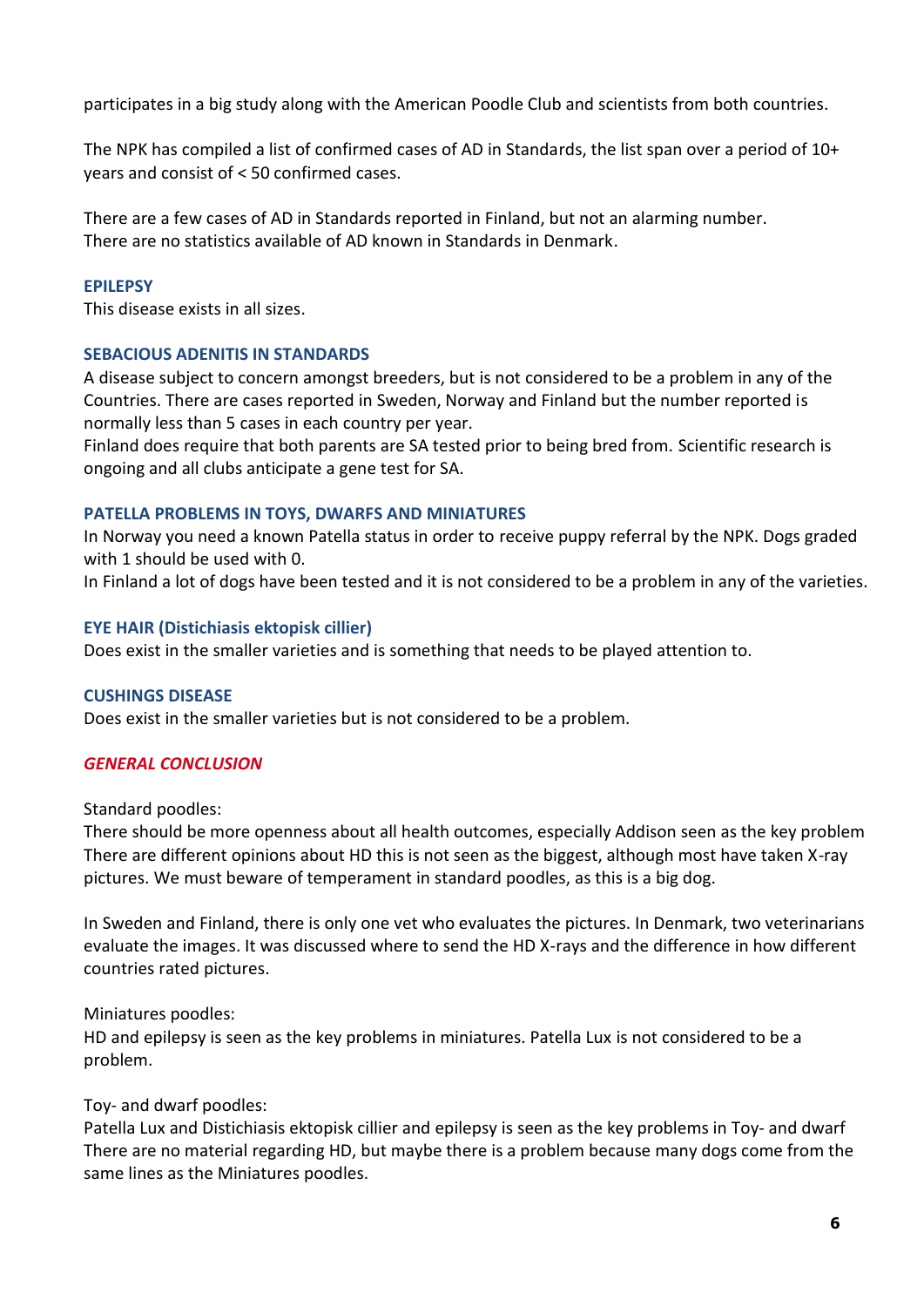In 2008/2009 the Danish Poodle Club made a health survey among the members. The result was in general very positive.

*For more information please see the attached appendix: Health survey in the Danish Poodle Club.*

# **Solid colour / parti colour / Size interbreeding**

# **SOLID COLOUR / PARTI COLOUR**

The Finnish poodle club has sent a letter to Finnish kennel club that they would registrate all poodles by their phenotype, so that we will also later on know what those dogs were and where they came from. We have also asked that they would not registrate puppies from a combination multi coloured + solid coloured. That would keep our solid coloured poodles solid. And we still would know what solid coloured poodles have produced for example black & tan. this has been approved in our Kennel club 21.01.2010

In Norway it is not allowed to breed parti colour poodles acc. to the kennel club, but blue (bad black) can be registered.

In Sweden they try to get parti colour within the poodles in the kennel club, which is against FCI It is also allowed to use parti colour poodles in breeding. Only the solid colours that can come on SK's puppy list, where parents must have at least one first prize. Blue (bad black) can be registered.

In Denmark it is not allowed to breed parti colour poodles.

NPKs rules for mating between the different colors: As a general rule in breeding use color to color. Mating between black and brown and apricot / red is allowed in all sizes In Standard poodles mating between black and white is allowed.

## **SIZE INTERBREEDING**

NPK's rules for mating of the different size variations: Standard only with standard poodles Miniature only with miniature poodles Dwarf only with dwarf- or toy poodles Toy only with toy- or dwarf poodle

SPK's rules for mating of the different size variations: Prohibition with standard and other variants.

FPK recommend size to size.

# *GENERAL CONCLUSION*

Allow all solid colours with special mentioning of each colour having natural shadings. The colours should be defined by true Poodle colours such as Black, White, Brown, Silver, Apricot,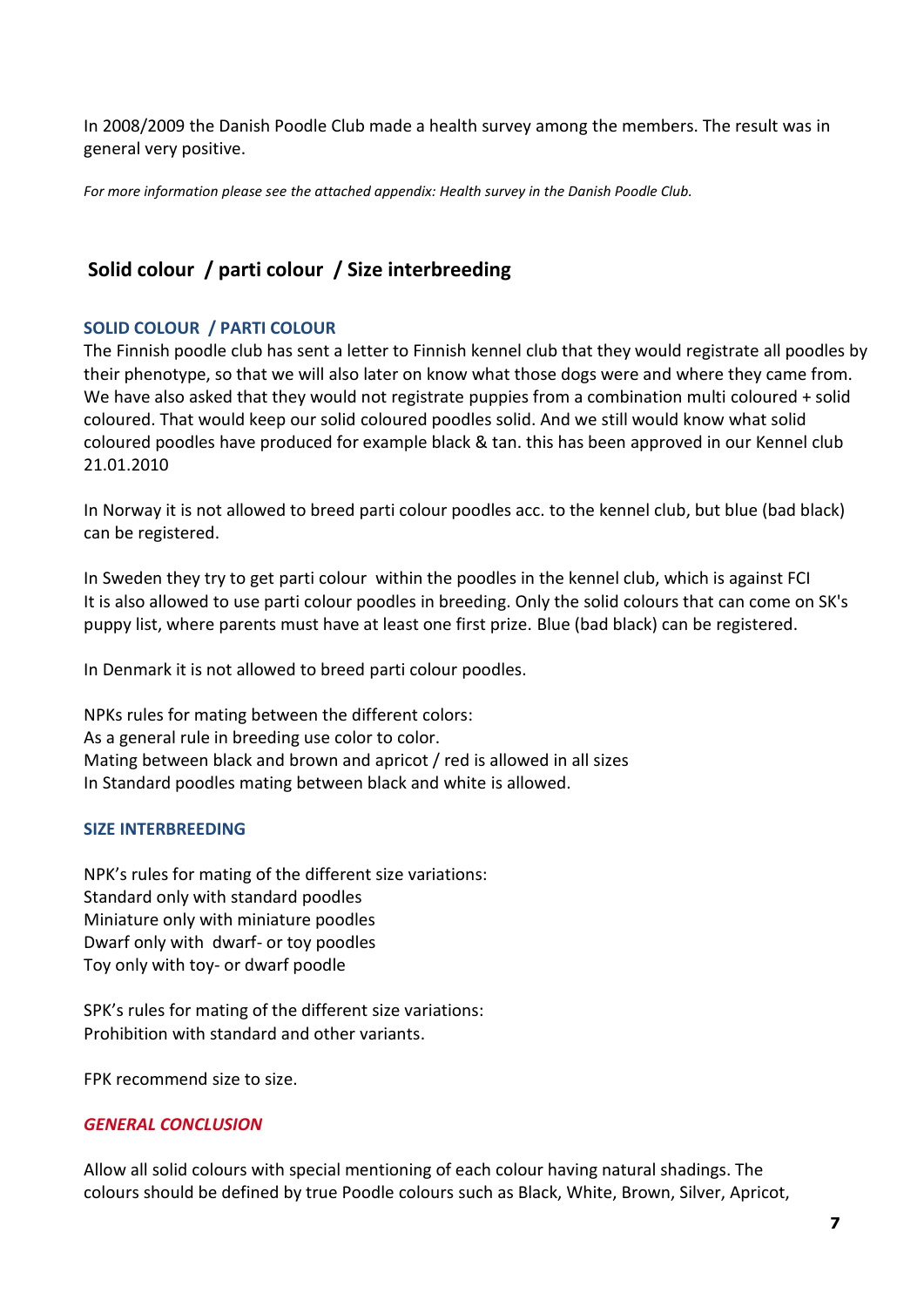Red, Blue, Cream etc. Keep the solid coloured poodles solid.

Norway, Finland and Denmark do not want the parti colour poodles to be allowed in breeding and should not be able to be registered.

Sweden and Denmark is fine with size interbreeding in the small varieties.

# **Cacib's toys**

The kennel clubs determines the number of CAC's, but not the number of CACIB's

The SAR-colours are shown separated to the other colours in Finland and Denmark although not in Toy. And they do not want to have a colour breakdown (SAR & HSB)

In Sweden and Norway the colour is not divide to SAR & HSB and they do not want to have a colour divide (SAR & HSB). The SAR colours are not treated with any favors over other colours. Norway would, however like to have 2 CAC. They have applied the Kennel Club, but the result was a rejection.

*Please see the attached appendix for details: Letter to The Norwegian Kennel Club and their answer.*

All countries wishing 2 CACIB's to Toy poodles.

## *GENERAL CONCLUSION*

Every country will apply their Kennel Club for 2 CACIB's to Toy poodles Denmark makes a proposal for a joint letter signed by all the Nordic Poodle Clubs, to the FCI's Standard Committee and the French Poodle Club.

# **The standard**

The standard was section by section thoroughly discussed. It was found that there were differences between the various translations.

*Please see the attached appendix for the full standard: FCI-Standard N° 172 / 18.04. 2007/GB*

Tone had brought suggestion for changes in the standard from the Poodle Club of Israel.

*Please see the attached appendix for the suggestions: Poodle Club of Israel suggestion for changes in the standard*

Desired changes are marked in green font. What we desired to be removed from the standard is strikethrough.

## *GENERAL CONCLUSION*

Remove the section describing the faults and severe faults, as they already are in the standard and only keep a list of disqualifying faults. Add to the standard: Full dentition is desirable

## **LIMBS**

FOREQUARTERS: Perfectly upright and parallel, well muscled with good bone. The height from the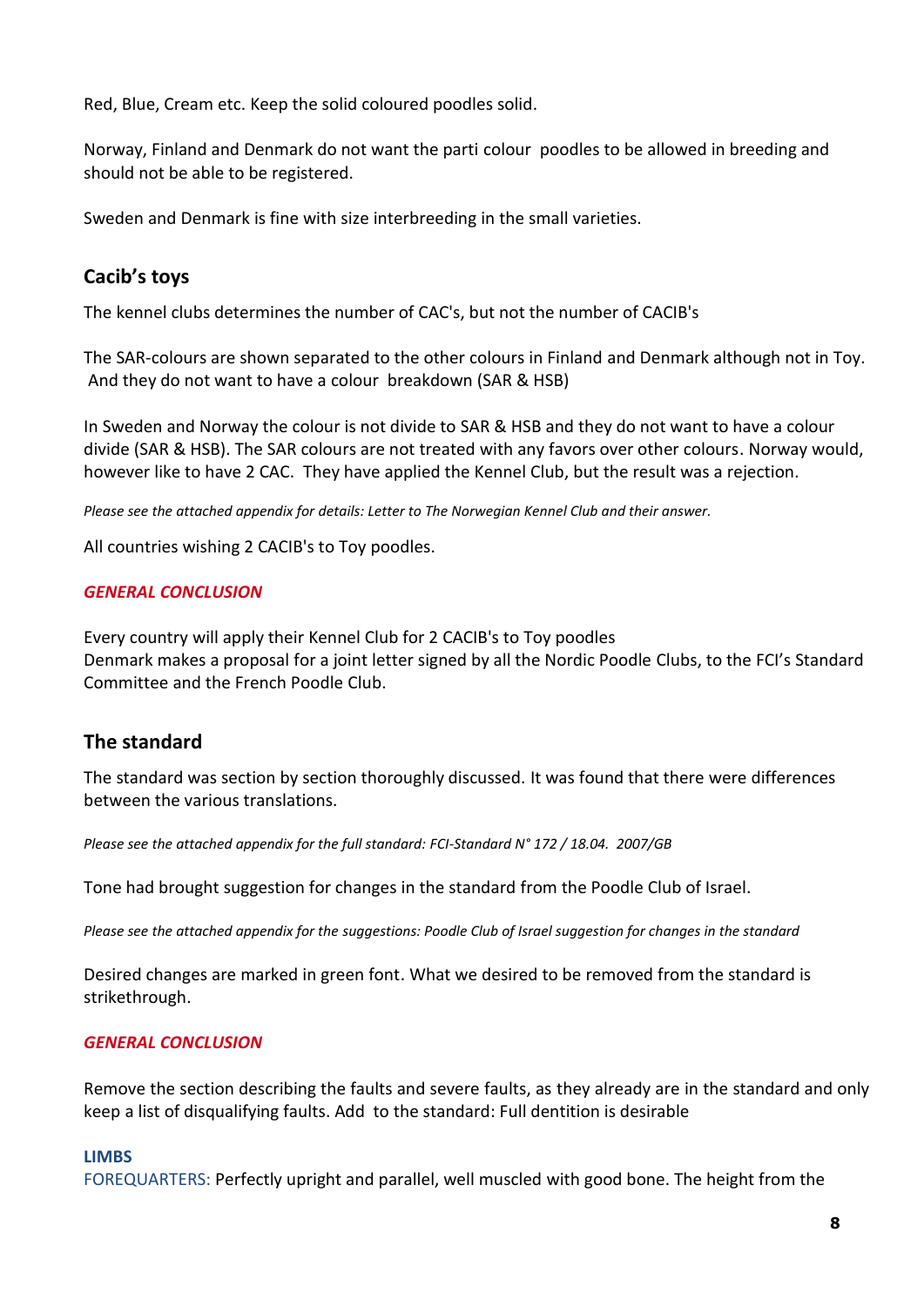elbow to the ground is slightly more than half the height at withers.

Shoulders: Sloping, muscular. The shoulder blade forms an angle of approximately 110° to the humerus.

Upper arm: The length of the humerus corresponds to that of the shoulder blade.

Carpus (wrist): In continuous line with front of forearm.

Metacarpus (pastern): Strong and almost upright seen in profile.

Front feet: Rather small, firm, of short oval shape. Toes are well arched and tight fitting. The pads are hard and thick. The nails are black in black and grey subjects. They are black or brown in brown subjects. In whites the nails may be any colour in the range from horn colour to black. In the orange fawns and red fawns they are brown or black. Apricot and Red poodles can the claws be any shade from horn to black horn.

**GAIT/MOVEMENT**: The Poodle has a light and springy gait with good reach and drive.

**FAULTS**: Any departure from the foregoing points should be considered a fault and the seriousness with which the fault should be regarded should be in exact proportion to its degree and its effect upon the health and welfare of the dog.

- **Roach or sway back.**
- Tail set on too low.
- **•** Too restless subject.
- **•** Teeth:

Absence of 2PM1 is not taken into account.

Absence of one or two PM2, if symmetrical.

Absence of M3 is not taken into account.

## **SEVERE FAULTS**:

Partially depigmented nose. Snipey nose. Pointed muzzle. Arched bridge of nose. Teeth: Absence of two PM2 if not symmetrical. Eyes too big or sunken, not dark enough. Ears too short. Croup falling away. Tail curved over the back. Rear anuglations too straight. Flowing or extended gait. Sparse, soft or harsh hair. Colour not clearly defined or not uniform: blackish grey or whitish grey, washed out fawn, cream, beige in browns or very dark brown.

## **ELIMINATING FAULTS**:

Aggressive or overly shy. Nose completely depigmented. Lack of type, particularly in head. Overshot or undershot. Teeth: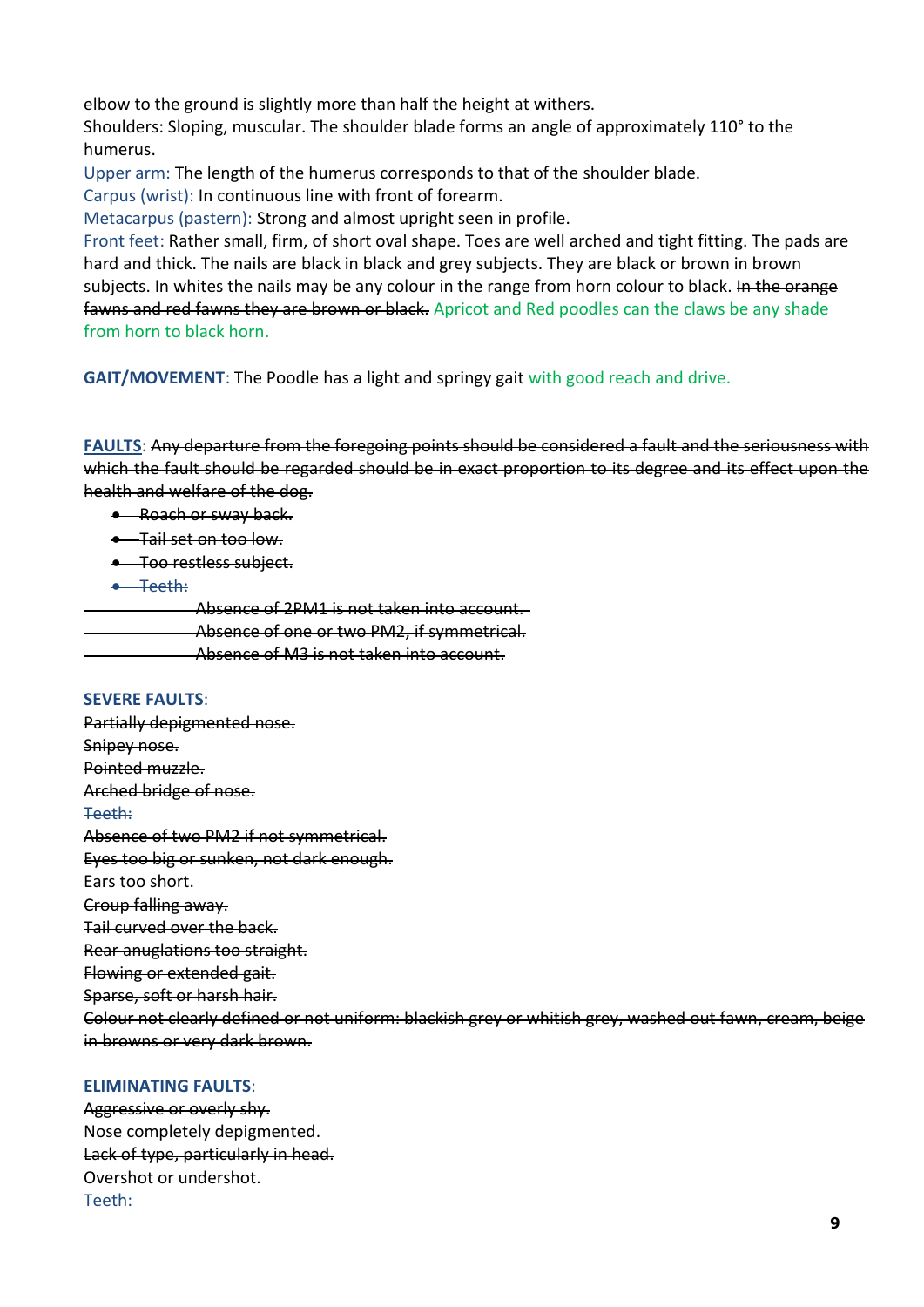Absence of 1 incisor or 1 canine or 1 carnassial (P4 upper jaw, M1 lower jaw). Absence of one PM3 or of one PM4 Absence of three or more PM (except PM1) Lack of incisors and canines, and lack of more than 4 premolar/molar. Absence of tail or naturally short tail. Dewclaws or evidence of dewclaws on rear limbs. Coat which is not solid colour. White marks. White hairs on feet. Height exceeding 62cm in Standards and inferior to 23cm in Toys. Any subject displaying signs of dwarfism, globulous skull, absence of occipital protuberance, very pronounced stop, prominent eyes muzzle too short and turned up, receding chin. Median furrow practically inexistant. Very light bone in Toys. Tail curled with the tip falling over the flank or the croup. Any dog clearly showing physical or behavioural abnormalities shall be disqualified.

N.B. Male animals should have two apparently normal testicles fully descended into the scrotum.

# **Addition to Standard AUTHORIZED SHOW CLIPS**

*For a*ddition to the Standard *please see the attached appendix: FCI-Standard N° 172 / 18.04. 2007/GB*

The breed Standard should mention all the traditional trims, such as the Continental trim, English Saddle Clip, The Toilette-60 trim, Puppy trim, Second Puppy trim and the Scandinavian T-trim. Allow any version of the latter trims. Also, allow any trim as long as the texture can be determined and trimmed without losing correct breed type. The Poodle must look like/remind of/ a poodle regardless of trim.

# **FCI Show regulations- show grooming incl. removal of whiskers**

# **REGULATIONS FOR FCI DOG SHOWS**

It is forbidden to treat the coat, skin or nose with anything that alters the structure, colour or form. It is forbidden to prepare the dog in the show ground with any substances or equipment. Only combing and brushing are allowed. It is also forbidden to leave the dog tied up on the trimming table longer than necessary for the preparation.

# *GENERAL CONCLUSION*

We have compared the different countries regulations and there are some small differences. We must try to stay ahead of what is coming of changes from the FCI.

# **Joined forces for REC meeting in Paris**

REC has not been active in the period 1996 to 2009. The REC has no website, but they're on facebook. It costs 70 euros. per. year to be member of REC.